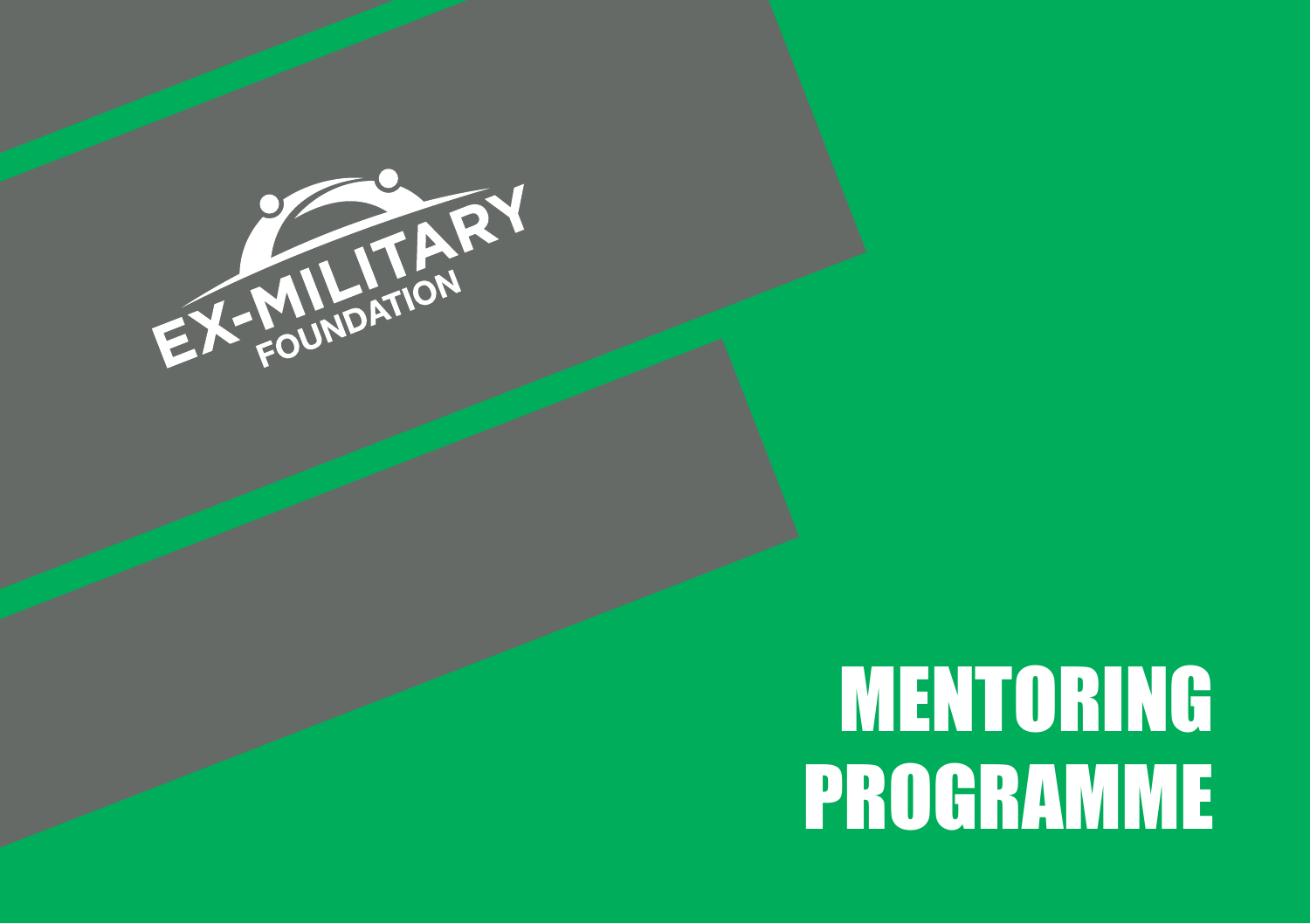## **WELCOME**

- The context of mentoring within Ex-Military Foundation
- Roles & building relationships in mentoring
- Ways of working with your mentee
- Building successful relationships
- Goal setting
- Phases in mentoring relationships
- Different communications styles & when they may be used
- The challenges within mentoring
- What support is available
- The next steps

# WHAT IS MENTORING?

"I've learned that people will forget what you said, people will forget what you did, but people will never forget how you made them feel." *- Maya Angelou*

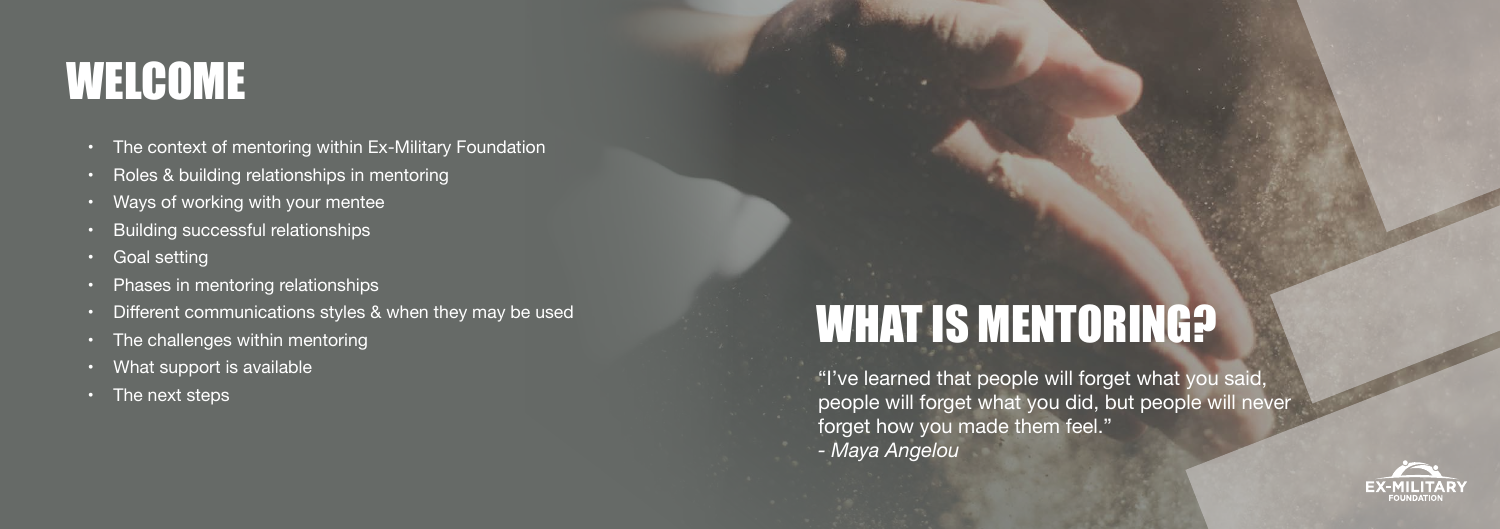# Forms of mentoring

### **STRUCTURED**

## WHY MENTORING?

We're committed to making sure we provide those leaving the military with the support structure they deserve.

Mentoring allows the transfer of knowledge from one 'generation' to another and the best ones build a sustainable professional relationship and network in to the future.

- Tied to business & personal objectives
- Goals established
- Results measured
- Matching based on compatibility
- Support for mentoring provided
- Time bound

### **Unstructured**

- Not directly linked to business objectives
- Goals are unspecified
- Results not measured

- Matching based on chemistry
- No support for mentoring programme
- Not Time bound



### **Support in the workplace**

**|** Mentors help Mentees set career goals and start taking steps to realise them.

**|** Mentors introduce mentees to people, professional resources, and organisations they may not know.

**|** Mentors can help their mentees learn how to seek and keep jobs.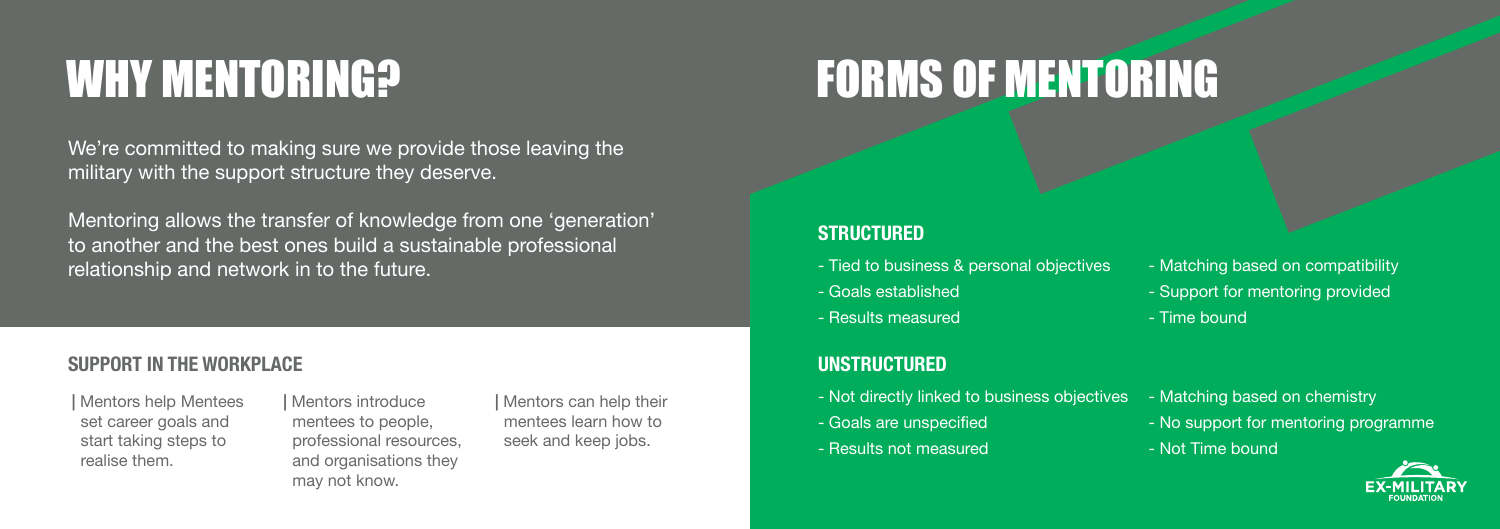## Roles in mentoring





- 
- 
- 
- 
- 

- Affirm -
- Inspire -
- Clarify -
- Advise -



### **Spon soring**

- Door Opener - Referral - - Agent - - Challenge -
- Encourage -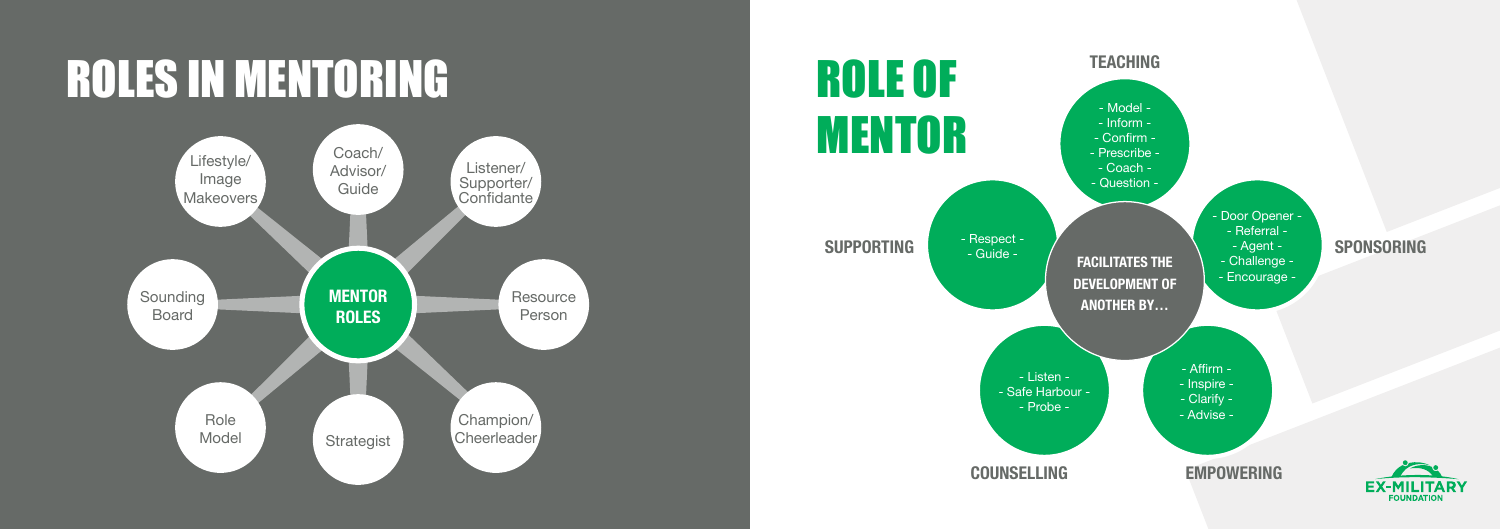# Building a successful mentoring relationshiP

### Success factorS

### **2 key factors**

- Mutual commitment, trust and respect
- Appropriate quality of mentoring and investment of time

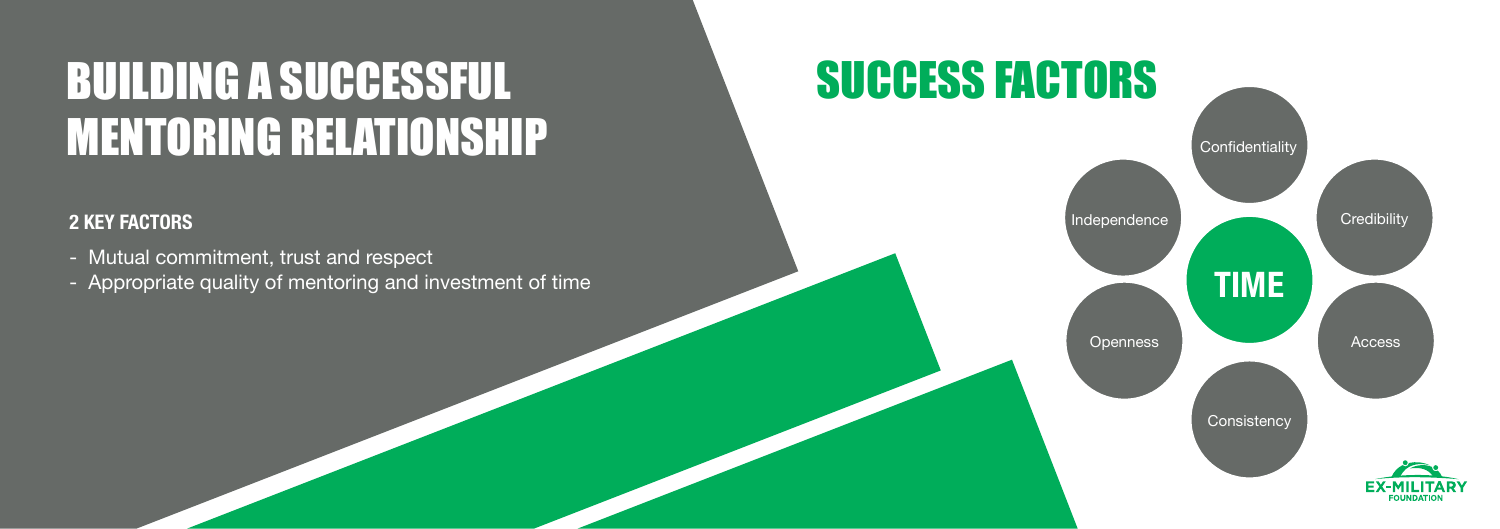- Agree together your expectations and document these in a mentoring agreement
	- Frequency & format of meetings
	- Desired outcomes
	- What you will and will not do
- Create a Positive Environment
	- Ask questions
	- Be open and honest with each other
	- Agree how or if a mentee's manager needs to be informed of anything
- Explore mentee's goals and/or any associated issues together
- Use past experience to learn yours and theirs
- Make sure you understand the goal/issue

### **PRACTICAL TIPS WAYS OF WORKING**

- One to ones
- Observation
- Role play
- Role modelling
- Empty chair

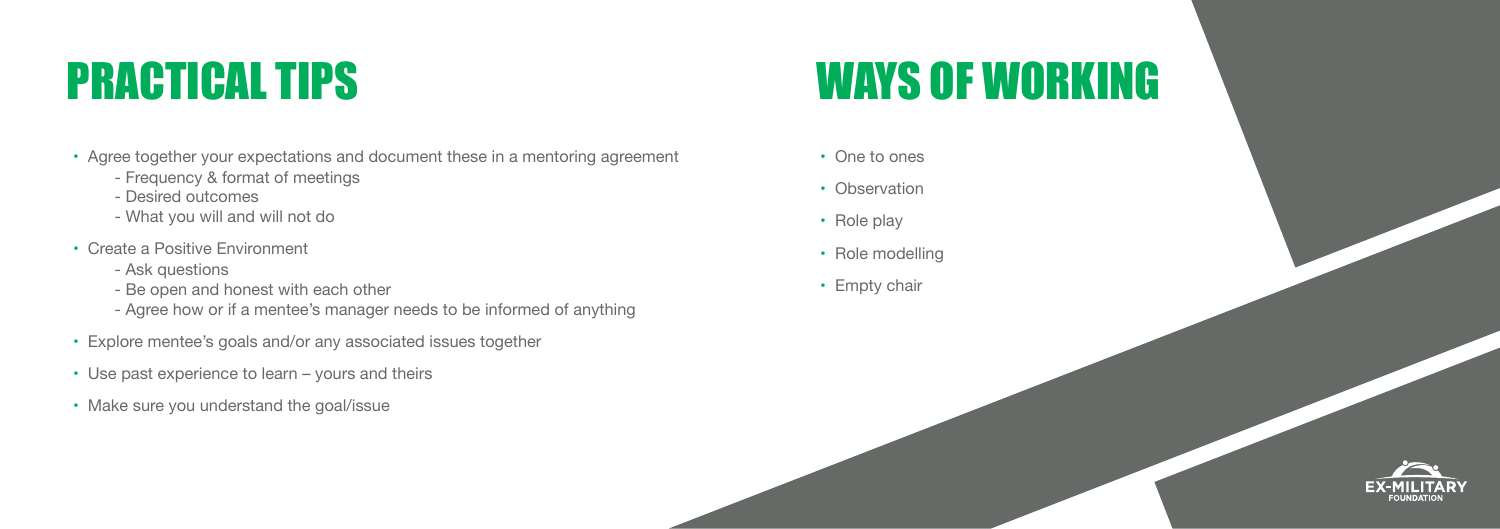## Goal setting Phases in mentoring

**Stage 2** Building the Relationship

**Stage 3** Achieving Mastery and Confidence

Know what working on Risks & strategies considered Actions established

Goals are being achieved, happy with strategies You are gaining confidence Review the relationship or goal



**Stage 4** Moving On

Both agree objectives met. Find no specific issues to discuss Less of a need to meet up and both agree to move on/change to more informal relationship





**Goals should always be...**

**Specific Measurable Achievable Realistic Time based**

**Stage 1** Creating the Relationship Clarify roles & expectations Purpose of relationship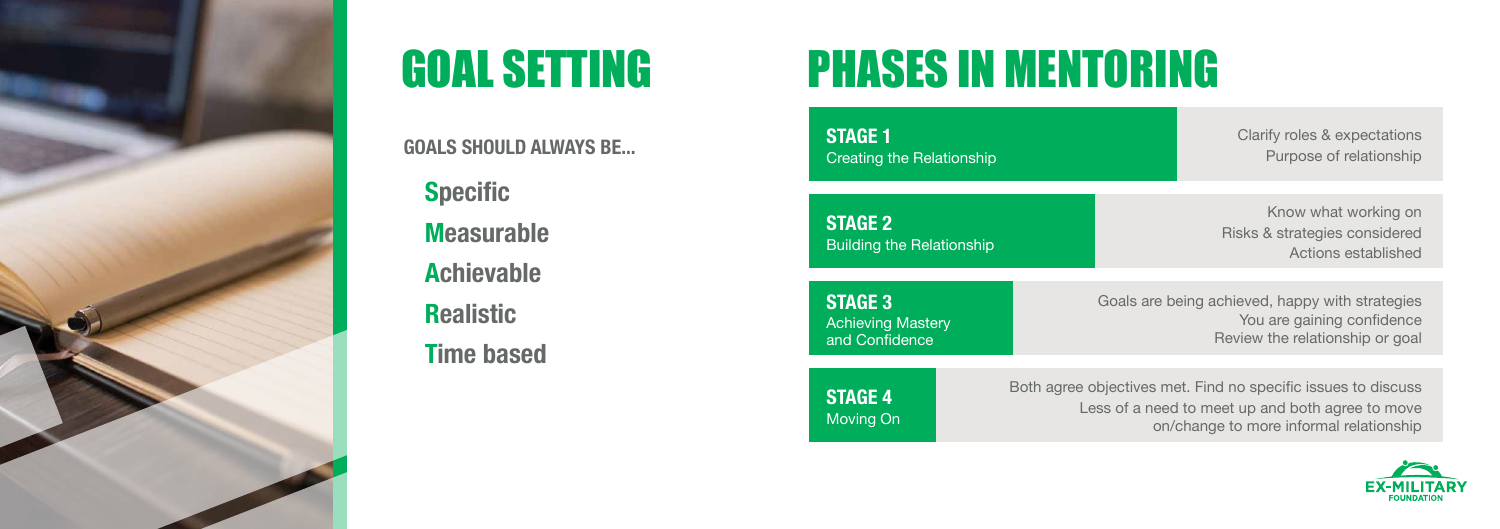## Communication styles

| <b>STAGE 1</b><br><b>Creating the Relationship</b>           | <b>Directive</b>                      |
|--------------------------------------------------------------|---------------------------------------|
| <b>STAGE 2</b><br><b>Building the Relationship</b>           | Directive & Co Directed               |
| <b>STAGE 3</b><br><b>Achieving Mastery</b><br>and Confidence | <b>Consulting &amp; Self Directed</b> |
| <b>STAGE 4</b><br>Moving On                                  | <b>Consulting &amp; Self Directed</b> |

### Challenges

- Keeping appointments
- Meeting too frequently
- Unrealistic expectations
- Overdependence
- Manipulation
- Resentment from others
- Ineffective mentoring pairs